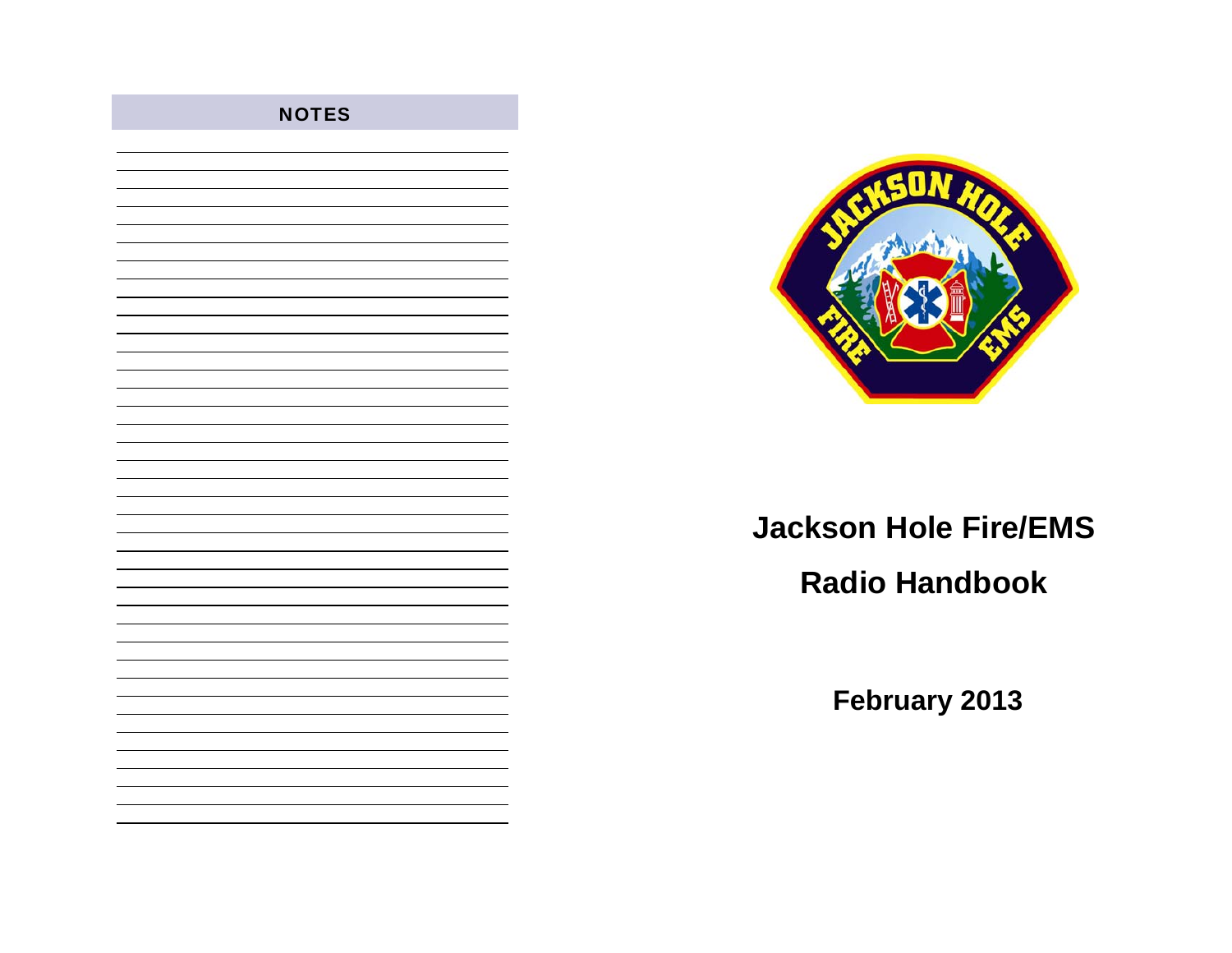### **BK Radio Tips**

Radio is scanning when SCN blinks

#### <u>Scar</u>

To scan a channel, turn scan function off, hit enter

To turn scan off a channel, turn off scan function, hit clear

#### Change Group/Zones

Hit #, then group number, then enter

## **Local Repeater Map**



Purple/Yellow: ENET Repeaters; SO Monitors Yellow/Green: Forest Service Repeaters, **Teton Dispatch Monitors Oct 1 – May 31, 600-2200, rest of year, 24 hours** Blue/Green: Rendezvous – EMS/Forest Service Repeater

Light Blue/Green: Garn for West Slope Emergencies; SO Monitors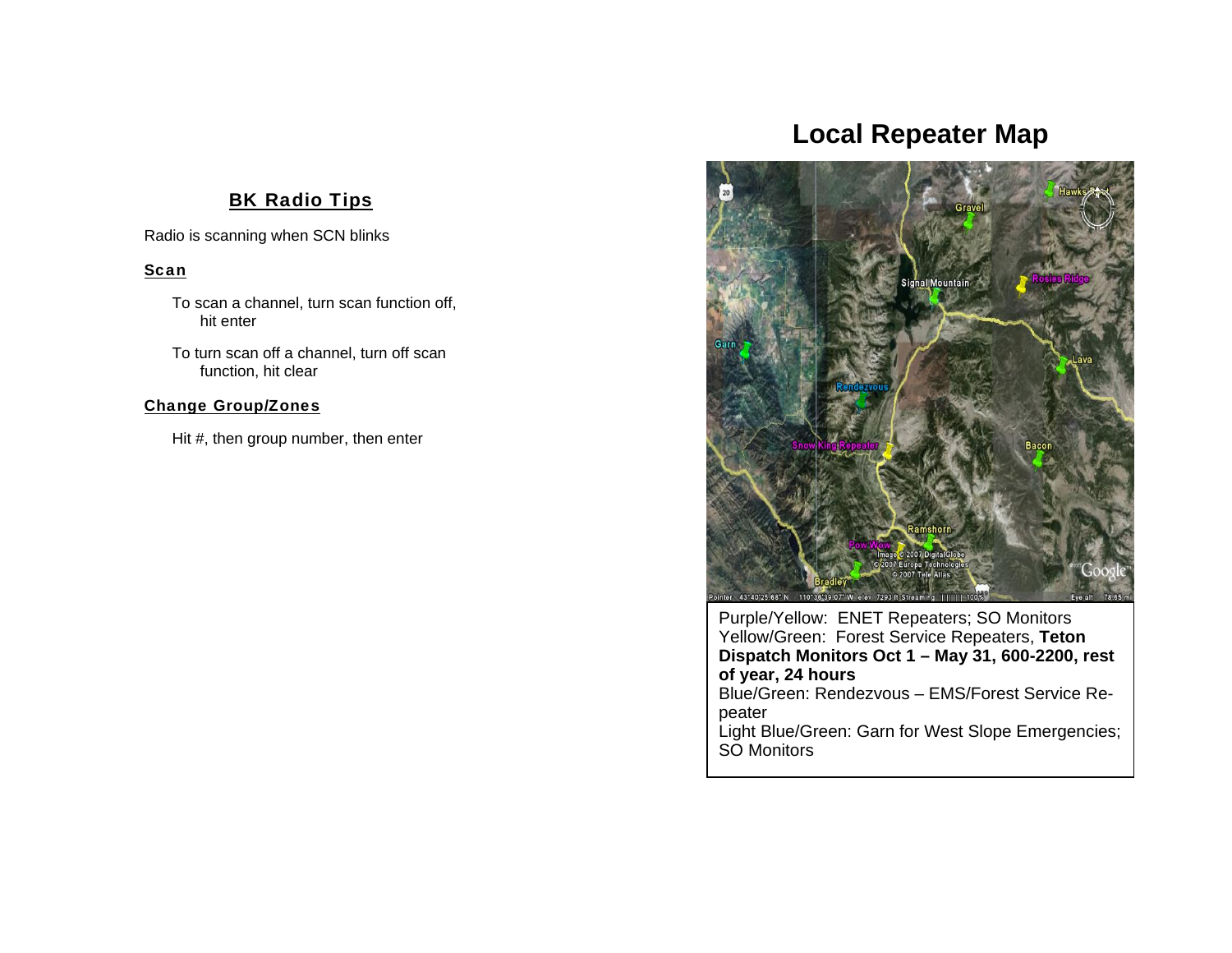|                         |                    | one 15 "O" Teton County Interoperability "Narrowband" Zone |  |
|-------------------------|--------------------|------------------------------------------------------------|--|
| CN.<br>nner             | Radio Dis-<br>play | <b>Channel Description</b>                                 |  |
| 1                       | SO Rptr            | SO Dispatch Voter-Receivers                                |  |
| $\overline{2}$          | <b>VNC 17R</b>     | VTAC 17 Repeater                                           |  |
| 3                       | <b>ENETRR</b>      | E-Net Rosies Ridge Repeater                                |  |
| $\overline{\mathbf{4}}$ | <b>ENET PN</b>     | E-Net Pow Wow Repeater                                     |  |
| 5                       | <b>ENET SK</b>     | <b>E-Net Snow King Repeater</b>                            |  |
| 6                       | VTAC <sub>12</sub> | <b>WF</b> Tac12 on scene tactical                          |  |
| $\overline{7}$          | VTAC <sub>13</sub> | VHP ac13 on scene tactical                                 |  |
| 8                       | VTAC 14            | VHF Ta 14 & Nat'l SAR Command                              |  |
| 9                       | TC SAR             | TC SAR Ba e on Snow King                                   |  |
| 10                      | <b>NIIMS</b>       | Nat'l Interagen Incident Mange.<br>Sys                     |  |
| 11                      | Mut Aid            | MA1 Direct No Che enne Dispatch                            |  |
| 12                      | <b>ARFF Rpt</b>    | Airport Incident Commond Repeater                          |  |
| 13                      | <b>FS Rend</b>     | <b>USFS Rendezvous Rptr</b>                                |  |
| 14                      | <b>GTNP Sig</b>    | GTNP Sig. Mt. Rptr.                                        |  |
| 15                      | <b>EMS ER</b>      | St. Johns ER & Life Fit Air-to-G                           |  |
| 16                      | Fire Rptr          | Fire / EMS Voter-Receivers                                 |  |

#### Zone 1 "A" SO / PD Primary Zone

| Chan-<br>nel   | Radio Display    | <b>Channel Description</b>                           |
|----------------|------------------|------------------------------------------------------|
| 1              | SO Repeat        | Primary Dispatch - Voter Receivers                   |
| 2              | <b>Fire Rptr</b> | JH Fire/EMS Repeater - Après Vous Mtn.               |
| 3              | <b>ENET SK</b>   | E-Net Snow King Repeater                             |
| 4              | Garn Rptr        | Garn Mt (Relay Ridge) Repeater                       |
| 5              | <b>TC SAR</b>    | Teton County Search & Rescue                         |
| 6              | MA SK Rpt        | Mutual Aid Snow King Rptr. with Cheyenne<br>Monitor. |
| $\overline{7}$ | <b>ENET RR</b>   | E-Net Rosies Ridge - North County Rptr               |
| 8              | <b>ENET PW</b>   | E-Net Pow Wow - South County Rptr                    |
| 9              | Crt Sec          | <b>TC Court Security</b>                             |
| 10             | 22CAT1           | WyoLink - County Agency TG #1                        |
| 11             | <b>HPK Disp</b>  | WyoLink - Hy Patrol Area K w/CYS Dispatch            |
| 12             | E CHAT           | Encrypted chat channel                               |
| 13             | <b>NOAA SK</b>   | <b>NOAA Snow King Weather</b>                        |
| 14             | Air Ad Rpt       | Jackson Airport Admin Repeater                       |
| 15             | Air TSA          | Jackson Airport TSA Screening                        |
| 16             | Jack PD          | Jackson Airport LEO repeater installed 11/12         |

#### Zone 2 "B" Jackson Hole Fire / EMS Primary Zone

| Chan-<br>nel   | Radio Display      | <b>Channel Description</b>                            |
|----------------|--------------------|-------------------------------------------------------|
| 1              | Fire Rptr          | Fire / EMS Après Vous - Voter Receiver Sys-<br>tem    |
| 2              | Fire Dir           | Direct Unit-to-Unit NO Dispatch Monitoring            |
| 3              | F-TAC <sub>3</sub> | JHFEMS Tactical #3                                    |
| $\overline{4}$ | F-TAC 4            | JHFEMS Tactical #4                                    |
| 5              | <b>EMS ER</b>      | St. Johns Rendezvous Base & Life Flt. Air-to-<br>Gnd  |
| 6              | E-Net SK           | E-Net Snow King / Jackson Area                        |
| 7              | E-Net RR           | E-Net Rosies Ridge / Togwotee Area                    |
| 8              | E-Net PW           | E-Net Pow Wow / Camp Creek Area                       |
| 9              | MA SK Rpt          | Mutual Aid Snow King Rptr. w Cheyenne Moni-<br>toring |
| 10             | <b>GTNP Sig</b>    | <b>GTNP Signal Mt. Primary Repeater</b>               |
| 11             | Garn Rpt           | Garn Mt SO Repeater / Teton Valley Area               |
| 12             | <b>FS Rend</b>     | B-T Forest Rendezvous Rptr. - Jackson Area            |
| 13             | FS Rams            | B-T Forest Ramshorn Rptr. - Granite Cr. Area          |
| 14             | FS TAC 2           | <b>USFS Tactical #2</b>                               |
| 15             | <b>NIIMS</b>       | National Interagency Incident Mange. System           |
| 16             | SO Rptr            | SO Snow King Rptr - Voter Receiver System             |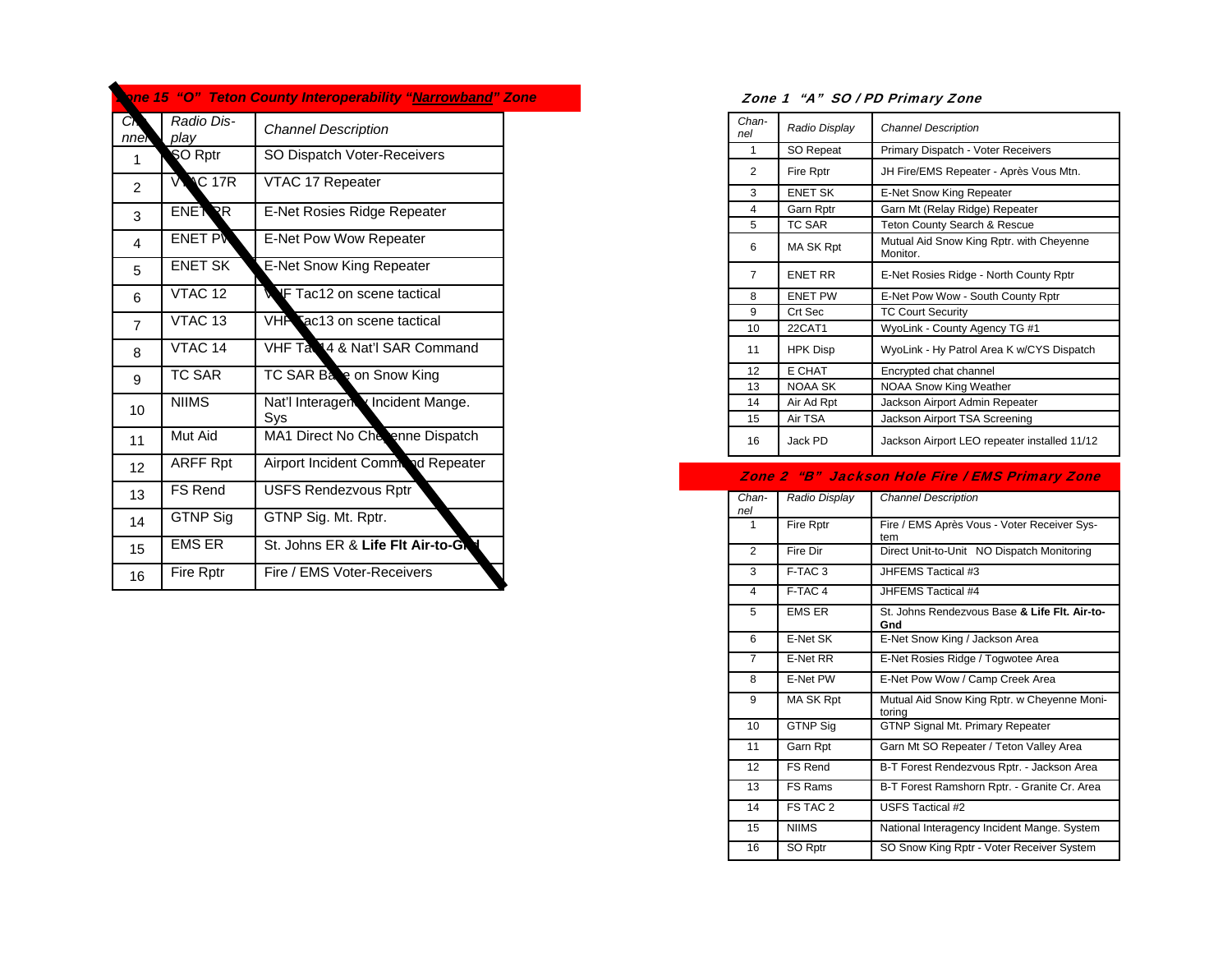| Chan<br>nel    | Radio Display   | <b>Channel Description</b>                           |
|----------------|-----------------|------------------------------------------------------|
| 1              | TC SAR          | SAR Base on Snow King Simplex                        |
| $\overline{2}$ | <b>NASAR</b>    | Nat'l Search Freq. Simplex                           |
| 3              | <b>JH FEMS</b>  | Fire/EMS Après Vous Rptr Voter Receivers             |
| 4              | <b>EMS ER</b>   | St. Johns Rendezvous Base & Life Flt. Air-to-<br>Gnd |
| 5              | Mut Aid         | MA1 Local Simplex (No Chey. Disp.)                   |
| 6              | FS A-G          | Forest Service Air to Ground                         |
| $\overline{7}$ | FS Rend         | <b>Forest Service Rendezvous Repeater</b>            |
| 8              | GTNP Sig        | <b>GTNP Signal Mt. Repeater</b>                      |
| 9              | <b>NIIMS</b>    | Nat'l Interagency Incident Manage. System            |
| 10             | <b>GTNP Tmp</b> | GTNP Temp. on Scene Repeater                         |
| 11             | <b>ID SAR</b>   | Idaho SAR Simplex                                    |
| 12             | SUB SO          | Sublette Co. Hogsback Repeater                       |
| 13             | <b>GT SKI</b>   | Grand Targhee Ski Patrol Repeater                    |
| 14             | VRS SO          | SAR Vehicle Repeater SO Freq.                        |
| 15             | <b>VRS Fed</b>  | SAR Veh. Rptr. on a Federal Freq.                    |
| 16             | <b>SAR Rptr</b> | SAR Crossband Interop with JHMR Ski Patrol           |

Zone 3 "C" Teton County Search & Rescue Primary Zone

|  |  |  |  | Zone 4 "D" Federal Agencies Updated Mt Tops for Summer |  |  |
|--|--|--|--|--------------------------------------------------------|--|--|
|--|--|--|--|--------------------------------------------------------|--|--|

| Chan-<br>nel   | Radio Display    | <b>Channel Description</b>             |
|----------------|------------------|----------------------------------------|
| 1              | <b>GTNP Dir</b>  | <b>GTNP Repeater Direct/Talkaround</b> |
| $\overline{2}$ | <b>GTNP Sig</b>  | <b>GTNP Signal Mt. Repeater</b>        |
| 3              | <b>GTNP Flag</b> | <b>GTNP Flag Ranch Repeater</b>        |
| $\overline{4}$ | NIIMS            | Nat'l Interagency Incident Mange. Sys. |
| 5              | <b>GTNP TAC</b>  | <b>GTNP Tactical Channel</b>           |
| 6              | FS TAC 2         | B-T Forest Tactical #2                 |
| $\overline{7}$ | <b>FS A-G 1</b>  | USFS Air-to-Ground #1                  |
| 8              | <b>FS Rend</b>   | <b>B-T Rendezvous Repeater</b>         |
| 9              | FS PW            | <b>B-T Pow Wow Repeater</b>            |
| 10             | <b>FS Gravel</b> | <b>B-T Pacific Creek Area Repeater</b> |
| 11             | FS Lava          | B-T Togwotee Pass Area Repeater        |
| 12             | FS Bacon         | B-T Gros Ventre Area Repeater          |
| 13             | FS Rams          | B-T Granite Creek Area Repeater        |
| 14             | <b>FS Hawks</b>  | B-T Hawks Rest Area Rptr. Teton Wild.  |
| 15             | FS Brad          | B-T Bradley Mt. Alpine Area            |
| 16             | <b>YNP Sher</b>  | Mt Sheridan Yellowstone South Zone     |

| ione 13 "M" JH Fire / EMS Primary " <u>Narrowband</u> " Zone |                  |                                      |  |
|--------------------------------------------------------------|------------------|--------------------------------------|--|
| Ch <sub>en</sub><br>nel                                      | Radio Display    | <b>Channel Description</b>           |  |
| $\mathbf{1}$                                                 | e Rptr           | Fire / EMS Voter Receivers           |  |
| $\mathfrak{p}$                                               | <b>Fire</b> Yect | Direct - No Dispatch                 |  |
| 3                                                            | F-TAC 3          | JH Fire / EMS TAC 3                  |  |
| $\overline{4}$                                               | F-TAC 4          | JH Fire / EMS TAC 4                  |  |
| 5                                                            | <b>EMS ER</b>    | St. John's ER & Life Flt Air-to-Gnd  |  |
| 6                                                            | <b>ENET SK</b>   | E at Snow King Repeater              |  |
| $\overline{7}$                                               | <b>ENET RR</b>   | E-Net sies Ridge Repeater            |  |
| 8                                                            | <b>ENET PW</b>   | E-Net Pow Yow Repeater               |  |
| 9                                                            | MA SK Rpt        | Mutual Aid Snow King State Rptr.     |  |
| 10                                                           | <b>GTNP Sig</b>  | Signal Mt. Repeat winary             |  |
| 11                                                           | Garn Rptr        | Garn Mt. Repeater                    |  |
| 12                                                           | <b>FS Rend</b>   | FS Rendezvous Rpt Summ 2012          |  |
| 13                                                           | FS Rams          | FS Ramshorn Rptr Summer 20           |  |
| 14                                                           | FS TAC 2         | USFS TAC Chan - TAC 2                |  |
| 15                                                           | NIIMS            | Nat'l Interagency Incident Man. Sys. |  |
| 16                                                           | <b>TCSO Rptr</b> | SO Dispatch Voter-Receivers          |  |

Zone 14 "N" TC SAR Primary "Narrowband" Zone

| Shan<br>m      | Radio Display                  | <b>Channel Description</b>                            |
|----------------|--------------------------------|-------------------------------------------------------|
| 1              | <b>TC SAR</b>                  | TC SAR Snow King New Tone 127.3 when<br><b>Narrow</b> |
| $\overline{2}$ | N <sub>x</sub> R <sub>AR</sub> | <b>National SAR</b>                                   |
| 3              | <b>JH FENS</b>                 | JH Fire EMS Rptr                                      |
| 4              | <b>EMS ER</b>                  | St. Johns ER                                          |
| 5              | Mut Aid                        | MA1 Direct                                            |
| 6              | <b>FS A-G 1</b>                | US S Air to Gnd #1 Summer 2012                        |
| $\overline{7}$ | FS Rend                        | Rende yous Rptr Summer 2012                           |
| 8              | <b>GTNP SIG</b>                | <b>GTNP Sign \Rptr</b>                                |
| 9              | <b>NIIMS</b>                   | Natl Intr. Incide.                                    |
| 10             | <b>GTNP TMP</b>                | GTNP Temp. Rpt.                                       |
| 11             | <b>ID SAR</b>                  | Idaho SAR                                             |
| 12             | SUB <sub>SO</sub>              | Sub. Co. SO Hogs                                      |
| 13             | <b>GT SKI</b>                  | Targhee Ski Patrol                                    |
| 14             | VRS SO                         | <b>VRS</b> for TCSO                                   |
| 15             | <b>VRS FED</b>                 | VRS for Fed.                                          |
| 16             | <b>SAR Rptr</b>                | SAR Portable Rptr.                                    |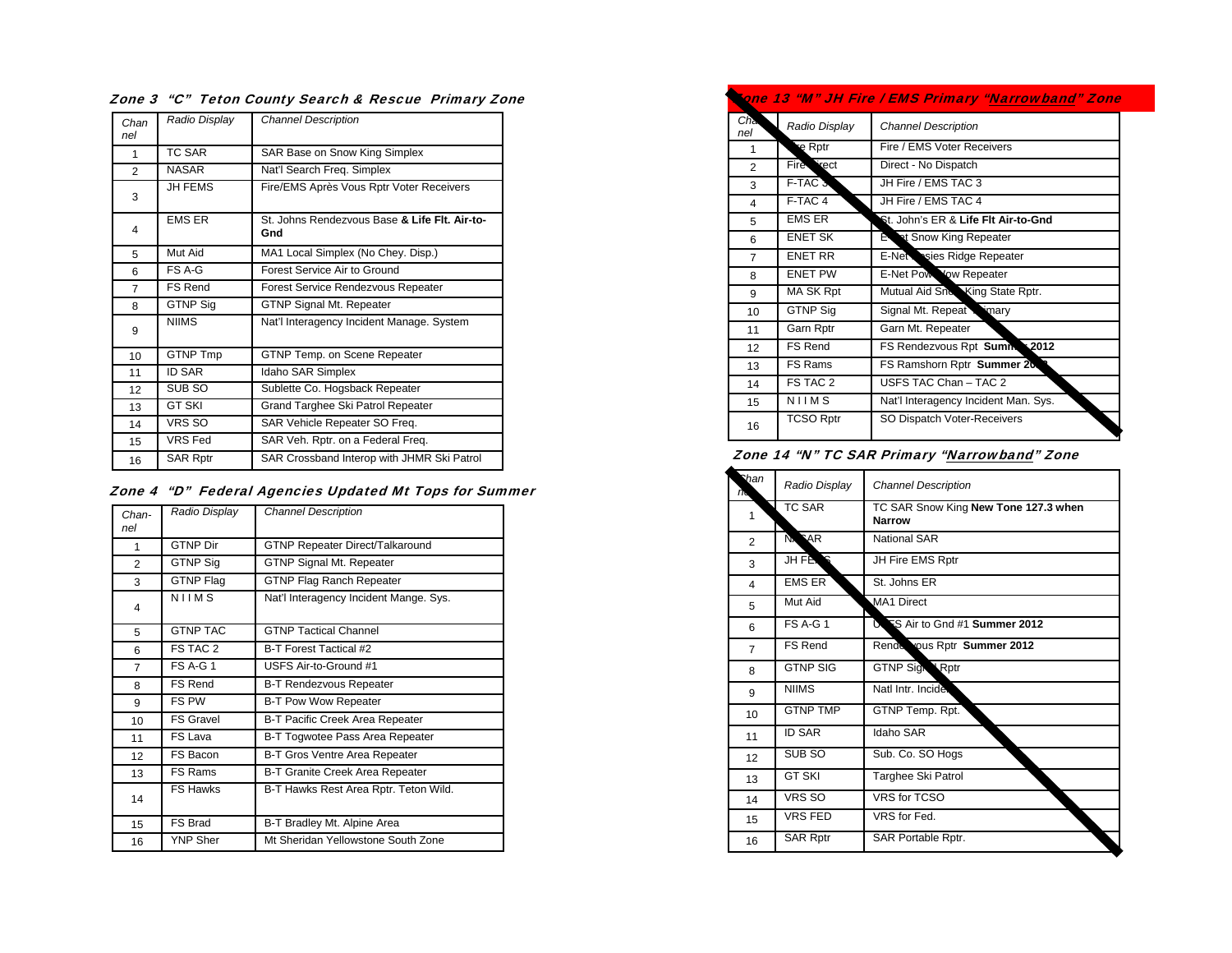| one 11"K" WyoLink Zone |                             |                                              |  |
|------------------------|-----------------------------|----------------------------------------------|--|
| Chan-<br>nel           | Radio Display/<br>alk Group | <b>Talk Group Description</b>                |  |
| 1                      | <b>MAT</b>                  | R6 Park, Big Horn, Hot Springs & Washakie    |  |
| $\overline{2}$         | MAT 6A                      |                                              |  |
| 3                      | MAT <sub>6B</sub>           |                                              |  |
| 4                      | MAT <sub>6C</sub>           |                                              |  |
| 5                      | MAT <sub>7</sub>            | ion 7 SE Counties<br>к                       |  |
| 6                      | MAT 7A                      |                                              |  |
| 7                      | MAT 7B                      |                                              |  |
| 8                      | MAT 7C                      |                                              |  |
| 9                      | <b>NWS RIV</b>              | Weather Service -<br><b>verton</b>           |  |
| 10                     | <b>NWS SLC</b>              | Weather Service - Salt ake                   |  |
| 11                     | SALECS <sub>6</sub>         | St. Agency Law Enforce. Comm. Sys. TG        |  |
| 12                     | SALECS <sub>9</sub>         |                                              |  |
| 13                     | SALECS <sub>10</sub>        |                                              |  |
| 14                     | MAT <sub>5A</sub>           | Multi-Agency Reg. 5 Teton, Fremont & Solette |  |
| 15                     | MAT <sub>5B</sub>           | $\epsilon$                                   |  |
| 16                     | MAT <sub>5</sub> C          | $\alpha$                                     |  |

Zone 12 "L" SO / PD Primary "Narrowband" Zone

| an-<br>nè.     | Radio Display/<br><b>Talk Group</b> | <b>Channel Description</b>                          |
|----------------|-------------------------------------|-----------------------------------------------------|
| 1              | $\Omega$ Repeat                     | Primary Dispatch - Voter Receivers                  |
| 2              | Fire otr                            | JH Fire EMS Repeater - Après Vous                   |
| 3              | <b>ENET SN</b>                      | E-Net Snow King Repeater                            |
| 4              | Garn Rptr                           | Garn Mt (Relay Ridge) Repeater                      |
| 5              | <b>TC SAR</b>                       | Teton County Search & Rescue New Tones<br>V 3       |
| 6              | MA SK Rpt                           | Murrell Aid Snow King Rptr. with Cheyenne<br>Monite |
| $\overline{7}$ | <b>ENET RR</b>                      | E-Net Roses Ridge - North County Rptr               |
| 8              | <b>ENET PW</b>                      | E-Net Pow Way - South County Rptr                   |
| 9              | Crt Sec                             | <b>TC Court Security</b>                            |
| 10             | 22CAT1                              | WyoLink County Age TG #1                            |
| 11             | <b>HPK Disp</b>                     | WyoLink Hy Patrol Area NYCYS Dispatch               |
| 12             | E CHAT                              | Encrypted chat channel                              |
| 13             | PW Rptr                             | Public Works Snow King Repeater                     |
| 14             | Air Rpt                             | Jackson Airport Admin Repeater                      |
| 15             | Air TSA                             | Jackson Airport TSA Screening                       |
| 16             | Jack PD                             | Jackson PD Event Channel (Future Airport LE<br>Rpt) |

Zone 5 "E" Teton County Interoperability Zone

| Chan-<br>nel | Radio Display      | <b>Channel Description</b>             |
|--------------|--------------------|----------------------------------------|
| 1            | SO Rptr            | SO Dispatch Voter-Receivers            |
| 2            | VTAC 17R           | VTAC 17 Repeater                       |
| 3            | <b>ENET RR</b>     | E-Net Rosies Ridge Repeater            |
| 4            | <b>FNFT PW</b>     | E-Net Pow Wow Repeater                 |
| 5            | <b>ENET SK</b>     | E-Net Snow King Repeater               |
| 6            | VTAC <sub>12</sub> | VHF Tac12 on scene tactical            |
| 7            | VTAC <sub>13</sub> | VHF Tac13 on scene tactical            |
| 8            | VTAC <sub>14</sub> | VHF Tac14 & Nat'l SAR Command          |
| 9            | TC SAR             | TC SAR Base on Snow King               |
| 10           | <b>NIIMS</b>       | Nat'l Interagency Incident Mange. Sys  |
| 11           | Mut Aid            | Mutual Aid Direct No Cheyenne Dispatch |
| 12           | <b>ARFF Rpt</b>    | Airport Incident Command Repeater      |
| 13           | <b>FS Rend</b>     | <b>USFS Rendezvous Rptr</b>            |
| 14           | <b>GTNP Sig</b>    | GTNP Sig. Mt. Rptr. Primary            |
| 15           | <b>EMS ER</b>      | St. Johns ER & Life Flt Air-to-Gnd     |
| 16           | Fire Rptr          | Fire / EMS Voter-Receivers             |

#### Zone 6 "F" WyoLink Zone - Primary for Teton County

| Chan-<br>nel | Radio Displa/<br>TalkGroup | <b>Talk Group Description</b>                         |
|--------------|----------------------------|-------------------------------------------------------|
| 1            | 22LE 1                     | TC Law Enforcement Talk Group #1                      |
| 2            | No Encrypt                 | NOAA Snow King, in place of LEO encryption            |
| 3            | <b>HPK Disp</b>            | Highway Patrol Area K Dispatch (Jac & Star<br>Valley) |
| 4            | HPK C/C                    | Highway Patrol Area K Car to Car                      |
| 5            | DOT 3 TMC                  | WYDOT Area 3 Plows - TMC Dispatch                     |
| 6            | 22LE 2                     | TC Law Enforcement Talk Group #2                      |
| 7            | No Encrypt                 | NOAA Snow King, in place of LEO encryption            |
| 8            | 22JPD                      | Jackson PD Talk Group                                 |
| 9            | 22TCSO                     | <b>TC SO Talk Group</b>                               |
| 10           | 22JHFire1                  | JH Fire/EMS #1                                        |
| 11           | 22JHFire2                  | $\epsilon$<br>#2                                      |
| 12           | 22CAT 1                    | Teton County Agency TalkGroup #1                      |
| 13           | <b>22CAT 2</b>             | #2                                                    |
| 14           | 22CAT 3                    | $\alpha$<br>#3                                        |
| 15           | 22CAT 4                    | $\alpha$<br>#4                                        |
| 16           | MAT <sub>5</sub>           | Multi-Agency TG Region 5 "Calling Channel"            |